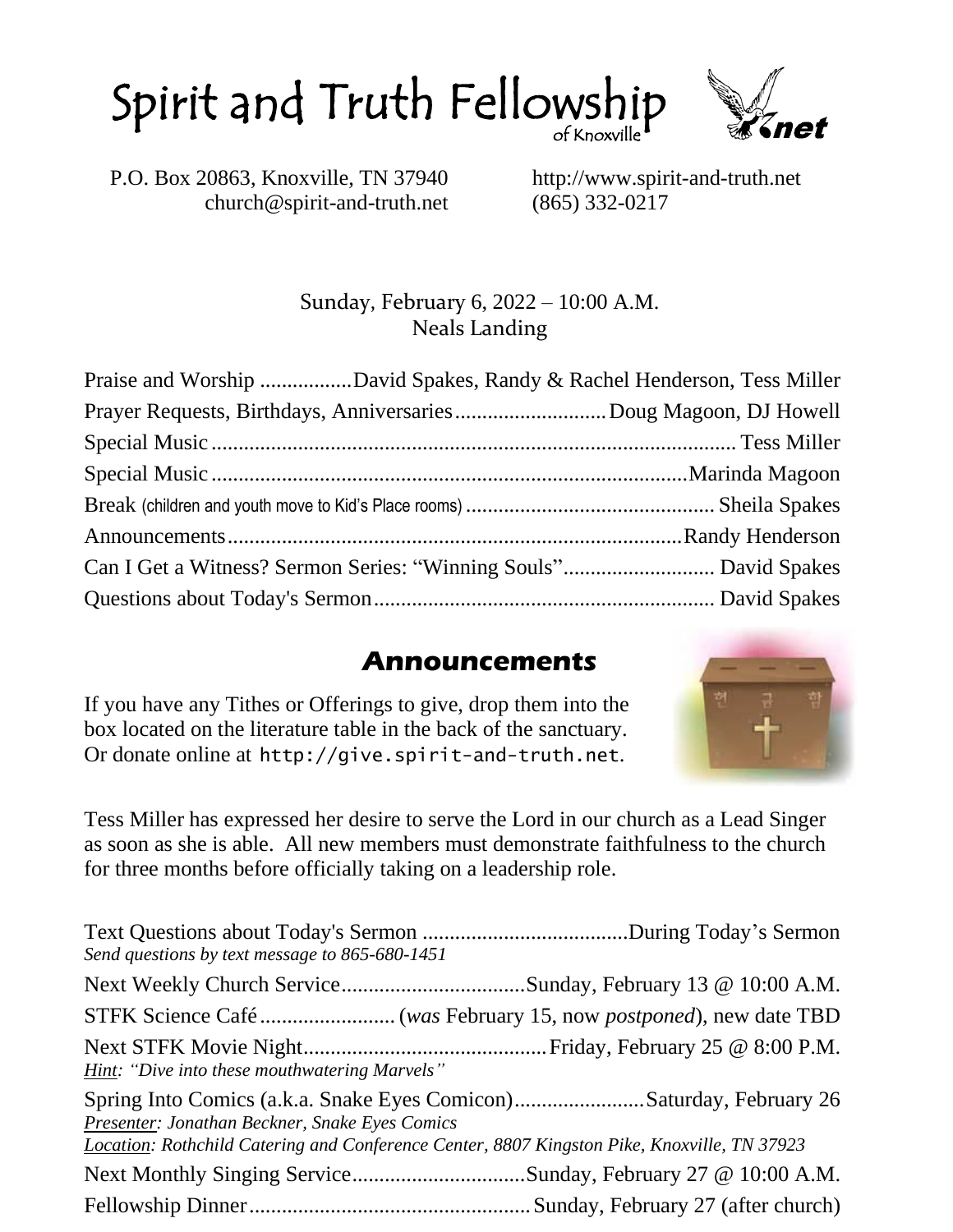

#### **Praise Reports**

Tess – new job! starts Monday

Bunni (Tess's friend) – new job!

#### **Prayer Requests**

DJ – stomach issues

Betty Ogle – recovering from triple bypass surgery, stents

 $Rachel - sick$ 

Ruby – pain in back and chest

Wes – IBS and hernia, continue praying for his dad

Charlotte Andaluz – struck by a car, collapsed lung, broken hip-back-shoulder-arm-legribs, ruptured bladder (submitted by Amanda Vos, con friend)

Carissa – missing since Tuesday (Pastor prayed with her grandmother Angie at DG)

Pastor and Sheila – traveling mercies



#### **Who Would Be Interested?**

There has been talk for a long time about the church organizing some social activities for just the women and just the men. Since most of us live more than 20 minutes away, but we are all here on Sunday mornings, the latest proposal is to do these activities on Sunday afternoon after lunch. **Who Would Be Interested?**<br> **Who Would Be Interested?**<br> **EXECTS ANSIGE SECTS SECTS**<br> **Who Would Be Interested?**<br> **EXECTS**<br> **EXECTS**<br> **EXECTS**<br> **EXECTS**<br> **EXECTS**<br> **EXECTS**<br> **EXECTS**<br> **EXECTS**<br> **EXECTS**<br> **EXECTS**<br> **EXECTS** 

REFIT® is a **life-changing group fitness experience** that rocks your body, heart, and. soul with powerful moves and positive music, to inspire you from the inside out.… More. Powered by human connections, we turn boring, "have-to" workouts into a. "can't-miss" community fitness experience!

Calling all Second-Amendment Patriots! Smoky Mountain Guns & Ammo has opened a second location 3 miles from the church that we could explore. Let's look for a place to target practice and improve the skills we need to defend our families should the need arise.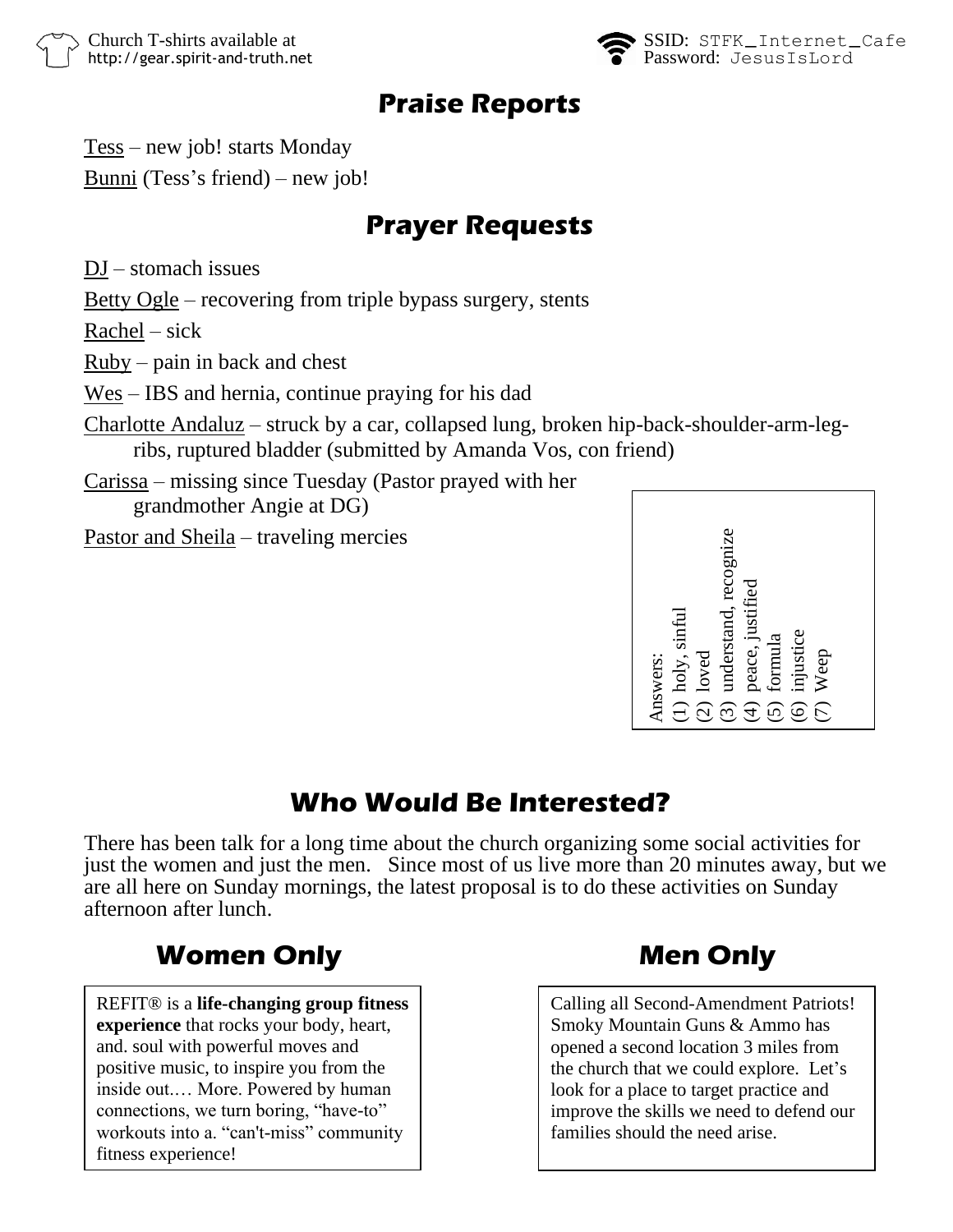#### **Can I Get a Witness? Sermon Series: "Winning Souls"**



#### Humans Have Other Problems, Too **Romans 12:9-21**

- 5. There is no **the contract of the same is no** for witnessing to people. Try to relate to others. Meet them where their need is. *(This ought to be the first step on the Roman Road!)*
- 6. "Abhor what is evil" Take a stand against \_\_\_\_\_\_\_\_\_ no matter the victim.
- 7. " with those who weep." Would you really try to convince someone they are a sinner at a funeral where their loved one has just died?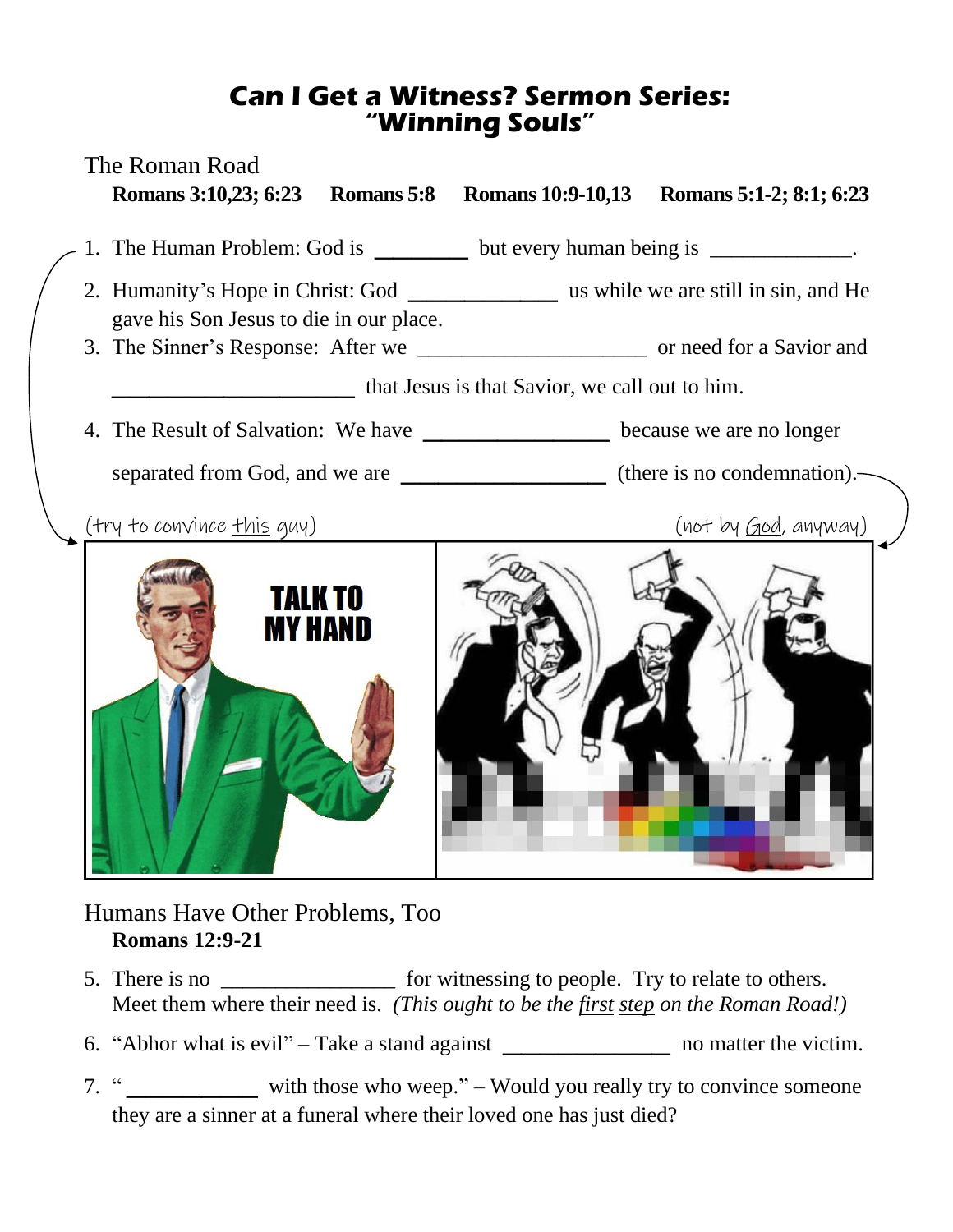## **Romans 3:10,23 (KJV)**

 $10$  As it is written, There is none righteous, no, not one:  $23$  For all have sinned, and come short of the glory of God;

## **Romans 6:23 (KJV)**

<sup>23</sup> For the wages of sin is death...

#### **Romans 5:8 (KJV)**

<sup>8</sup>But God commendeth his love toward us, in that, while we were yet sinners, Christ died for us.

## **Romans 10:9-10,13 (KJV)**

<sup>9</sup> That if thou shalt confess with thy mouth the Lord Jesus, and shalt believe in thine heart that God hath raised him from the dead, thou shalt be saved.

 $10$  For with the heart man believeth unto righteousness; and with the mouth confession is made unto salvation.

<sup>13</sup> For whosoever shall call upon the name of the Lord shall be saved.

## **Romans 5:1-2 (KJV)**

<sup>1</sup> Therefore being justified by faith, we have peace with God through our Lord Jesus Christ:  $2$ By whom also we have access by faith into this grace wherein we stand, and rejoice in hope of the glory of God.

## **Romans 8:1 (KJV)**

8 There is therefore now no condemnation to them which are in Christ Jesus, who walk not after the flesh, but after the Spirit.

### **Romans 6:23 (KJV)**

 $^{23}$  For the wages of sin is death; but the gift of God is eternal life through Jesus Christ our Lord.

## **Romans 12:9-21 (ESV)**

 $9$  Let love be genuine. Abhor what is evil; hold fast to what is good.  $10$  Love one another with brotherly affection. Outdo one another in showing honor. <sup>11</sup> Do not be slothful in zeal, be fervent in spirit, serve the Lord. <sup>12</sup> Rejoice in hope, be patient in tribulation, be constant in prayer. <sup>13</sup> Contribute to the needs of the saints and seek to show hospitality.  $14$  Bless those who persecute you; bless and do not curse them.  $15$  Rejoice with those who rejoice, weep with those who weep. <sup>16</sup> Live in harmony with one another. Do not be haughty, but associate with the lowly. Never be wise in your own sight. <sup>17</sup> Repay no one evil for evil, but give thought to do what is honorable in the sight of all. <sup>18</sup> If possible, so far as it depends on you, live peaceably with all. <sup>19</sup> Beloved, never avenge yourselves, but leave it<sup>[\[c\]](https://www.biblegateway.com/passage/?search=Romans+12%3A9-21&version=ESV#fen-ESV-28249c)</sup> to the wrath of God, for it is written, "Vengeance is mine, I will repay, says the Lord." <sup>20</sup> To the contrary, "if your enemy is hungry, feed him; if he is thirsty, give him something to drink; for by so doing you will heap burning coals on his head."<sup>21</sup> Do not be overcome by evil, but overcome evil with good.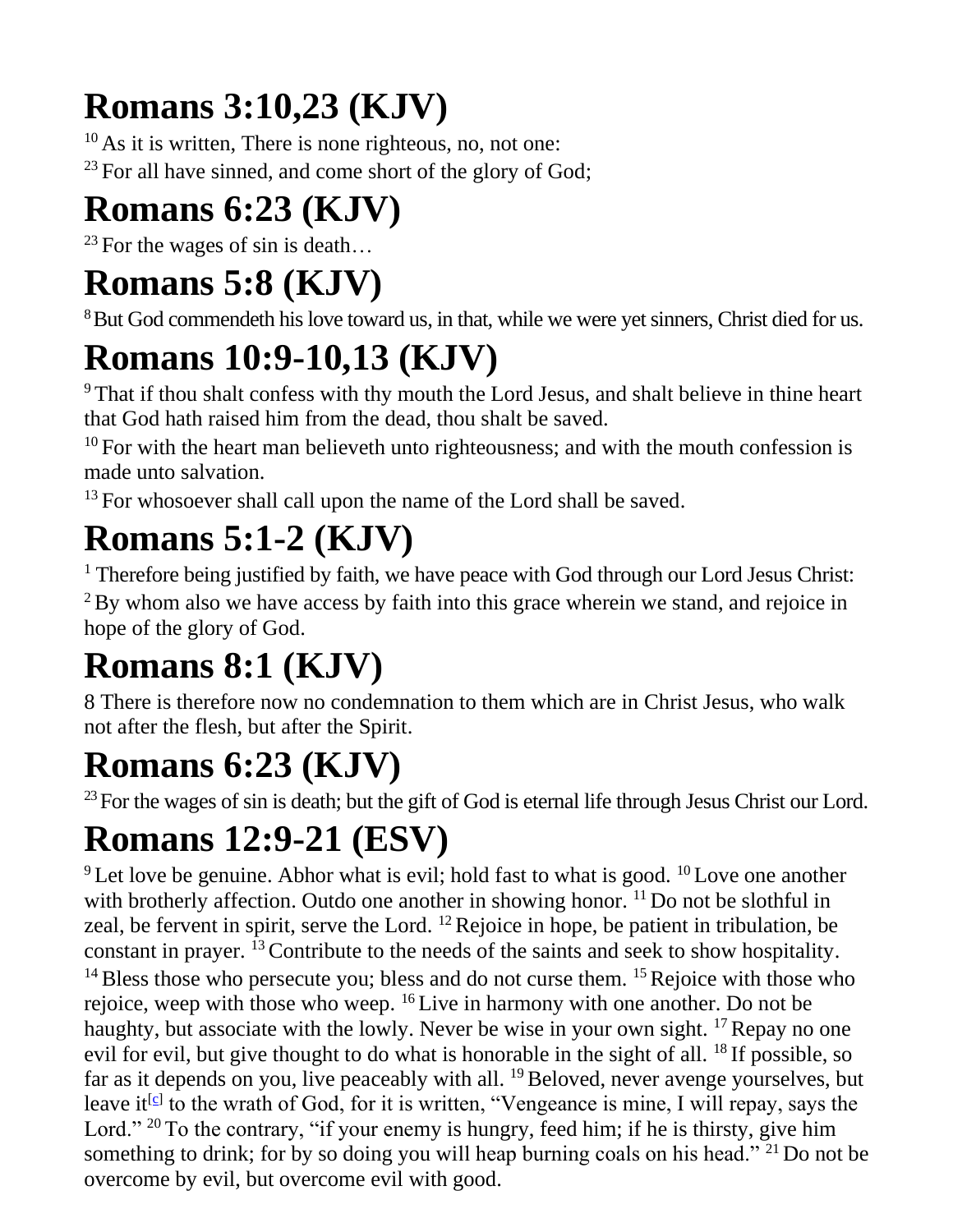# Blow the Trumpet in Zion

### Verse

They rush on the city, they run on the wall. Great is the army that carries out His word. They rush on the city, they run on the wall. Great is the army that carries out His word.

#### Pre-Chorus

The Lord utters His voice before His army. The Lord utters His voice before His army.

#### Chorus

Blow the trumpet in Zion, Zion. Sound the alarm on My holy mountain. Blow the trumpet in Zion, Zion. Sound the alarm.

> CCLI Song # 1204543 Don Marsh, Randall Quackenbush © Gospel Publishing House (Admin. by Lorenz Corporation) For use solely with the SongSelect Terms of Use. All rights reserved. www.ccli.com CCLI License # 11036000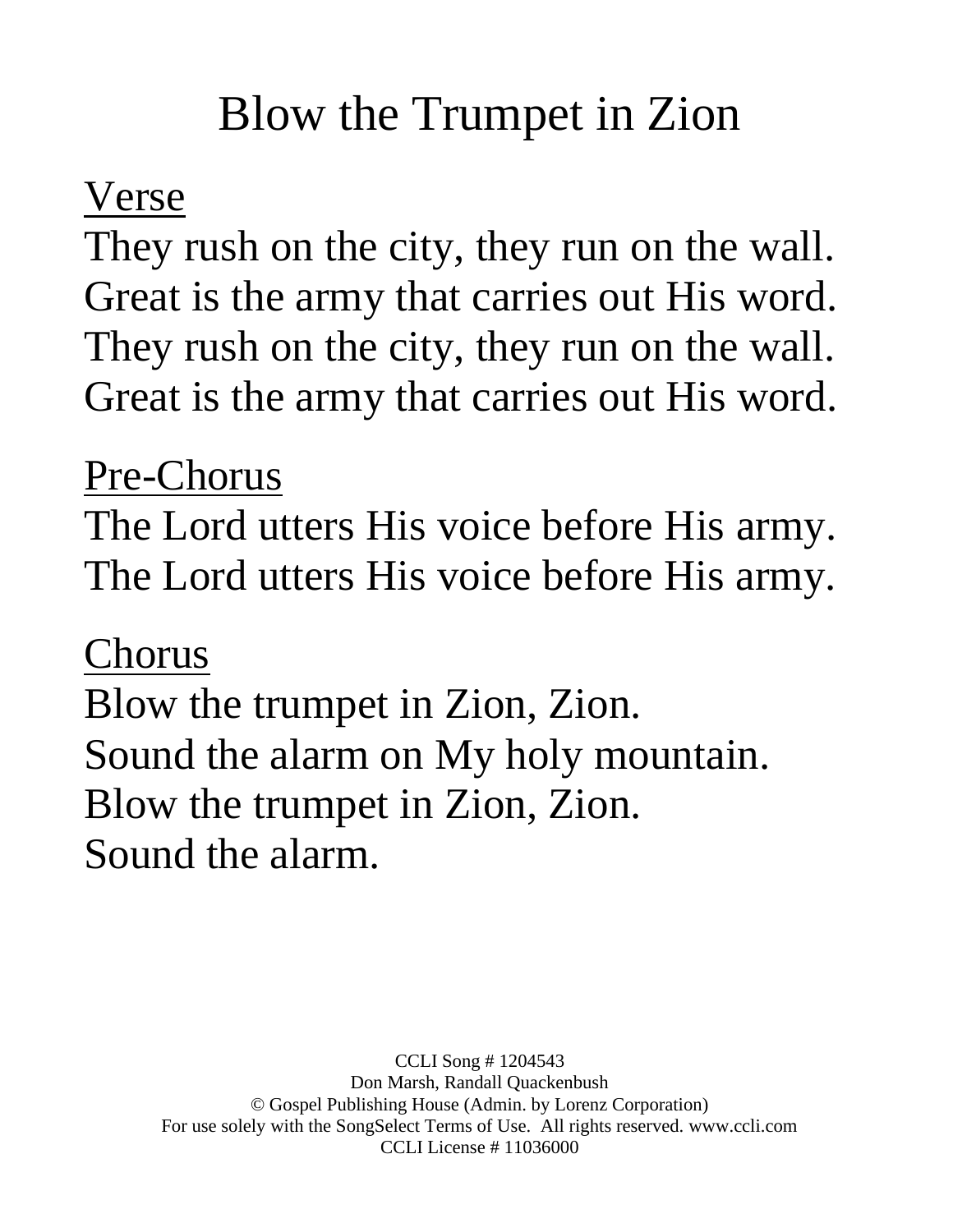# Forever

I'll worship at Your throne, whisper my own love song; With all my heart I'll sing for You my Dad and King. I'll live for all my days to put a smile on Your face; And when we finally meet, it'll be for eternity.

And oh / how wide You open up Your arms When I need Your love; And how far You would come / if ever I was lost. You said that all You feel for me / is undying love That You showed me through the cross.

Chorus I'll worship You my God; I'll worship You my God. I love You! I love You! Forever I will sing; forever I will be with You, Be with You.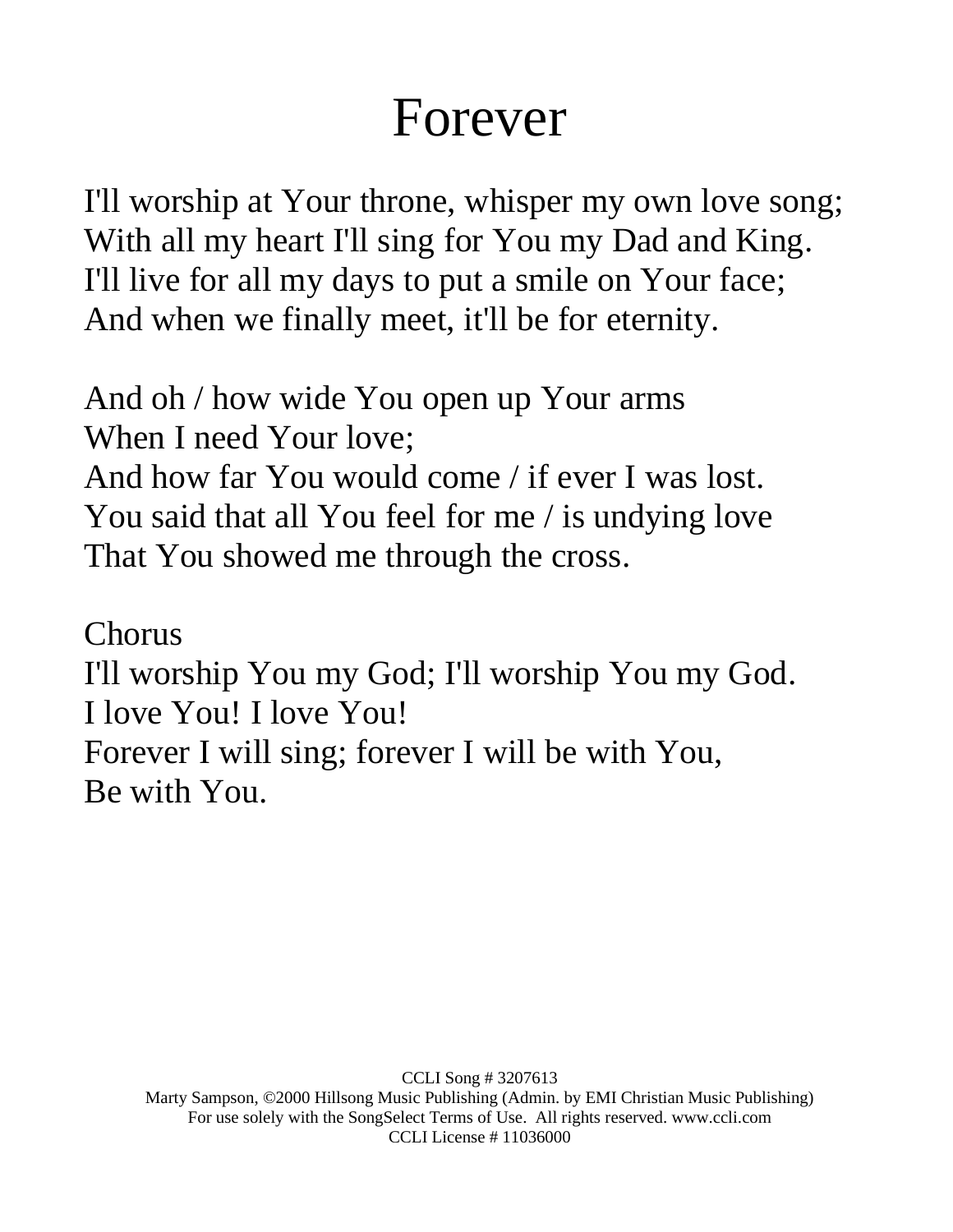# All In All

Verse 1 You are my strength when I am weak You are the treasure that I seek You are my all in all Seeking You as a precious jew'l Lord to give up I'd be a fool You are my all in all

Chorus Jesus Lamb of God Worthy is Your name Jesus Lamb of God Worthy is Your name

Verse 2 Taking my sin, my cross, my shame Rising again I bless Your name You are my all in all When I fall down You pick me up When I am dry You fill my cup You are my all in all

> CCLI Song # 825356 Dennis Jernigan © 1991 Shepherd's Heart Music, Inc. (Admin. by PraiseCharts Publishing, Inc.) For use solely with the SongSelect Terms of Use. All rights reserved. www.ccli.com CCLI License # 11036000